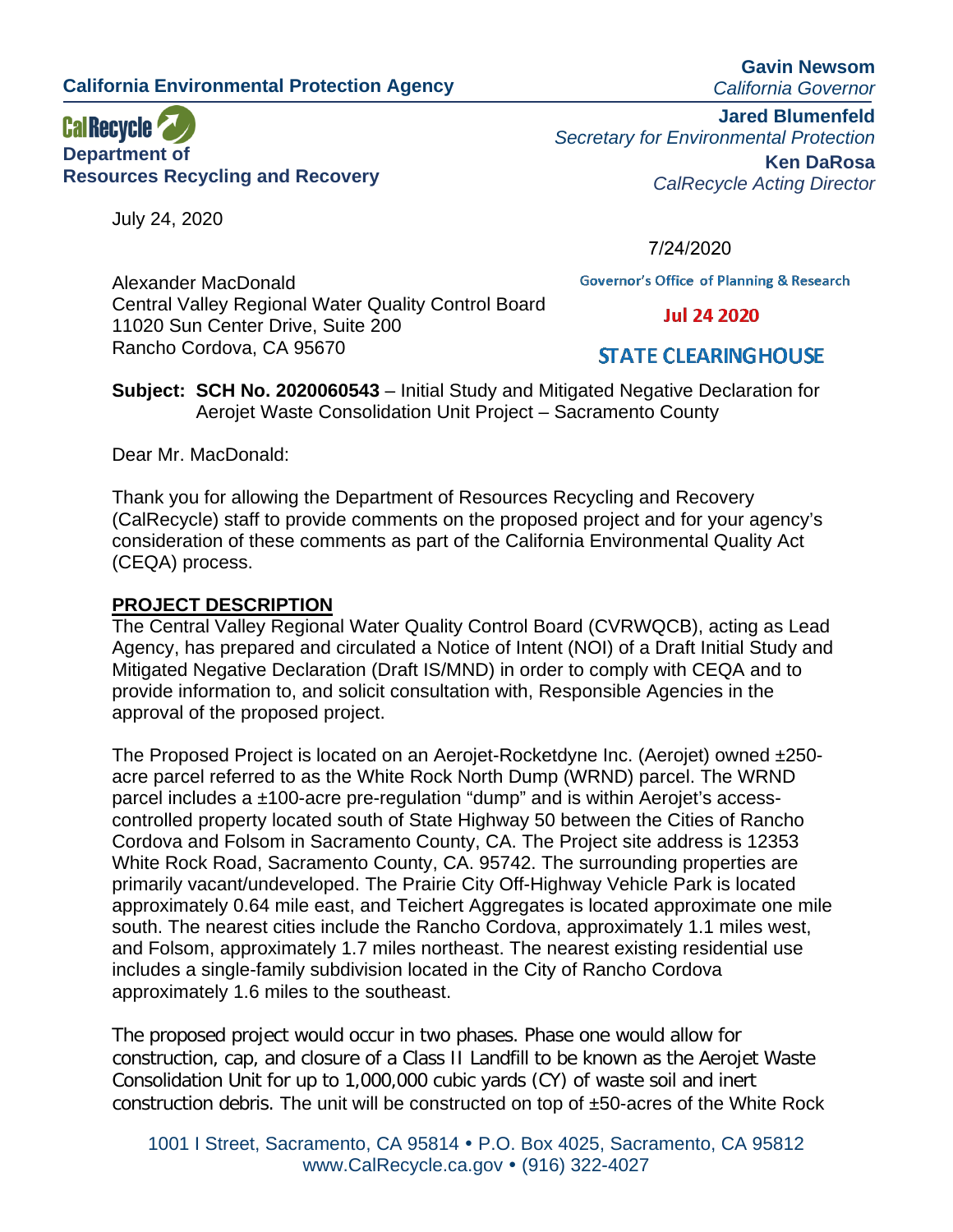North Dump (WRND) within the existing Aerojet-owned ±250-acre WRND parcel. Phase one also includes transportation of approximately 500,000 CY of Transfer Material from the existing Aerojet Landfill consistent with the separately approved Aerojet Landfill Clean Closure Plan. The Aerojet Landfill is an existing approximately 180-acre, nonoperating, closed landfill owned by Aerojet located within the proposed Aerojet Waste Consolidation Unit Service Area approximately 2.3 miles north of the proposed WRND parcel. Majority of the material will be received from Aerojet Landfill, however it is anticipated that additional materials may be accepted from other projects within the Aerojet Consoldation Unit Project Area, as defined in the IS/MND. Following the acceptance of 1,000,000 CY of Transfer Material or by December 31, 2035, whichever comes first, the entire unit will be closed and capped consistent with Title 27 requirements. Phase two would consist of the cap and closure of the remainder of the existing WRND and any remaining portions of the Aerojet Waste Consolidation Unit consistent with Title 27 requirements.

Operations would mostly occur Monday through Friday from 7:00 a.m. to 6:00 p.m. Ancillary Activities, as defined in the IS/MND are allowed 7 days a week, 24 hours per day.

## **COMMENTS**

CalRecycle staff's comments on the proposed project are listed below. Where a specific location in the document is noted for the comment, please ensure the comment is addressed throughout all sections of the IS/MND, in addition to the specific location noted.

Comments for the IS/MND are summarized in the table below:

| <b>Chapter/Section</b> | Page    | <b>Comment</b>                                                                                                                                                                                                                                                                                                                                                                                                                                                                                                |
|------------------------|---------|---------------------------------------------------------------------------------------------------------------------------------------------------------------------------------------------------------------------------------------------------------------------------------------------------------------------------------------------------------------------------------------------------------------------------------------------------------------------------------------------------------------|
| 2.2.2 Phase 2          | $2 - 4$ | "However, in the event that the AWCU is not<br>filled, Aerojet commits to completion of the<br>capping of the filled portion of the AWCU and<br>the remainder of the WRND by December 31,<br>$2035$ "<br>How will this closure date be enforced by other<br>agencies? In the event 1,000,000 CY of<br>material is not received when would closure<br>activities begin to ensure they are completed by<br>December 31, 2035? What steps would be<br>taken if closure activities need to extend beyond<br>2035? |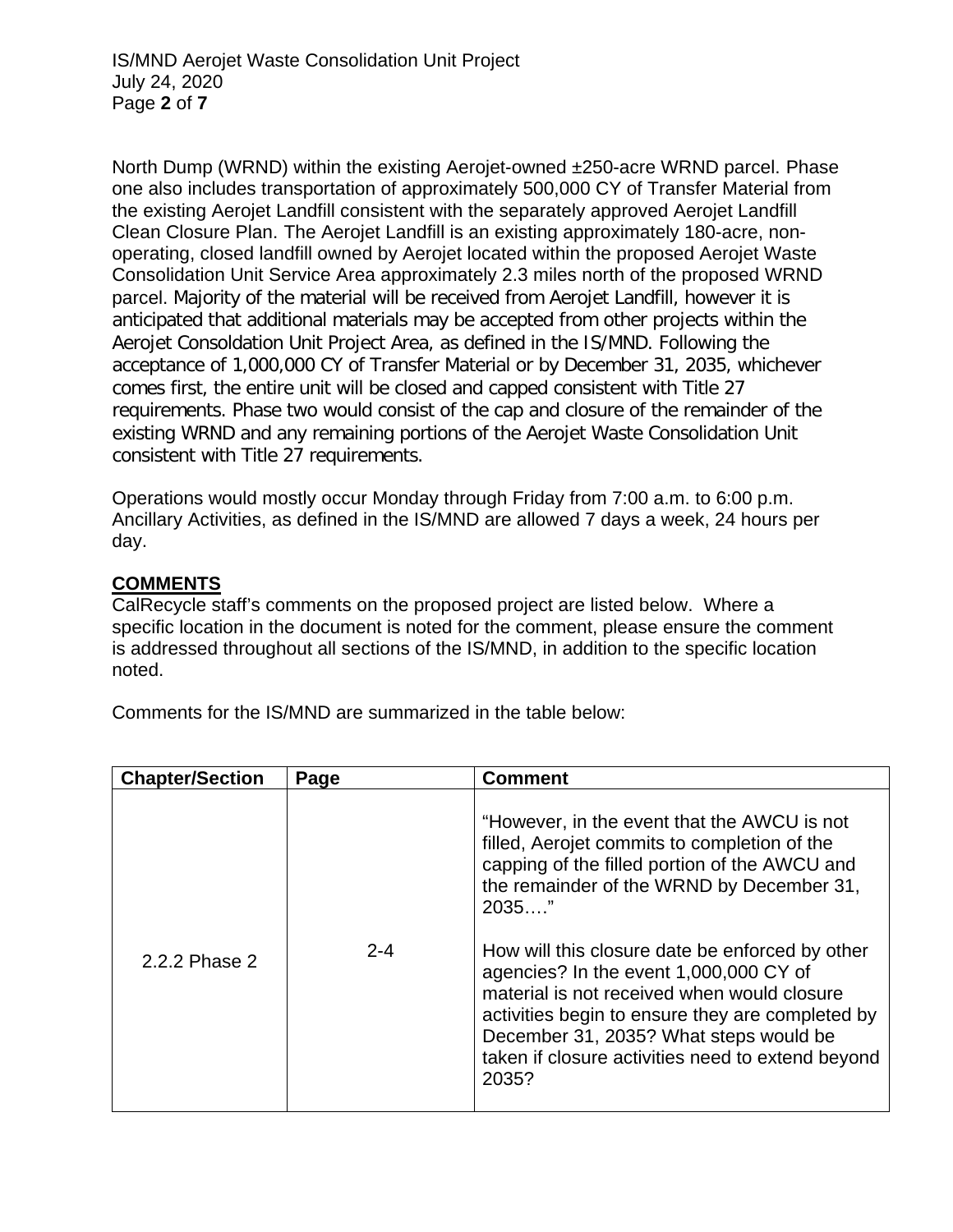| <b>Chapter/Section</b>           | Page    | <b>Comment</b>                                                                                                                                                                                                                                                                                                                                                                                                                                                                                                                                                                                                                                                                                                                                                                                                                                                                                                                                          |
|----------------------------------|---------|---------------------------------------------------------------------------------------------------------------------------------------------------------------------------------------------------------------------------------------------------------------------------------------------------------------------------------------------------------------------------------------------------------------------------------------------------------------------------------------------------------------------------------------------------------------------------------------------------------------------------------------------------------------------------------------------------------------------------------------------------------------------------------------------------------------------------------------------------------------------------------------------------------------------------------------------------------|
| 2.2.2 Phase 2<br><b>Schedule</b> | $2 - 5$ | "While most operations and construction tasks<br>would occur Monday through Friday between<br>the hours of 7:00am to 6:00pm, some deviation<br>may be necessary."<br>Hours of operation should be specific without<br>deviation while ancillary hours allow for more<br>flexibility. Please specify what the proposed<br>hours of operation for transfer and disposal<br>activities will be.                                                                                                                                                                                                                                                                                                                                                                                                                                                                                                                                                            |
| 2.3.1 Aerojet<br>Landfill        | $2 - 6$ | "While the WMUs are mostly at ground level,<br>site elevation ranges from approximately 200 to<br>280 feet above mean sea level."<br>Is this the mean sea level of the project site<br>currently or the proposed final mean sea level?<br>Please specify what the proposed final<br>maximum elevation for the Aerojet Waste<br>Consolidation Unit will be.                                                                                                                                                                                                                                                                                                                                                                                                                                                                                                                                                                                              |
| 2.3.1 Aerojet<br>Landfill        | $2 - 9$ | " waste disposed in the Aerojet Landfill is<br>understood to include primarily items such as:<br>kitchen or restaurant garbage; cardboard and<br>paper products; glass, plastic, wood, and metal<br>items; scrap from construction work and<br>demolition waste; and green wasteAerojet<br>Landfill investigation results indicate that some<br>of the soil surrounding this waste, if removed,<br>would be classified as contaminated,<br>nonhazardous Class II waste. This Class II<br>waste soil and some of the scrap from<br>construction work and demolition debris is<br>referred to in this document as "Transfer<br>Material.""<br>Kitchen or restaurant garbage, cardboard and<br>paper products, green waste, and glass, plastic,<br>wood, and metal items are not considered<br>construction and demolition debris. The project<br>description states that the unit is for waste soil<br>and inert construction debris. Please specifically |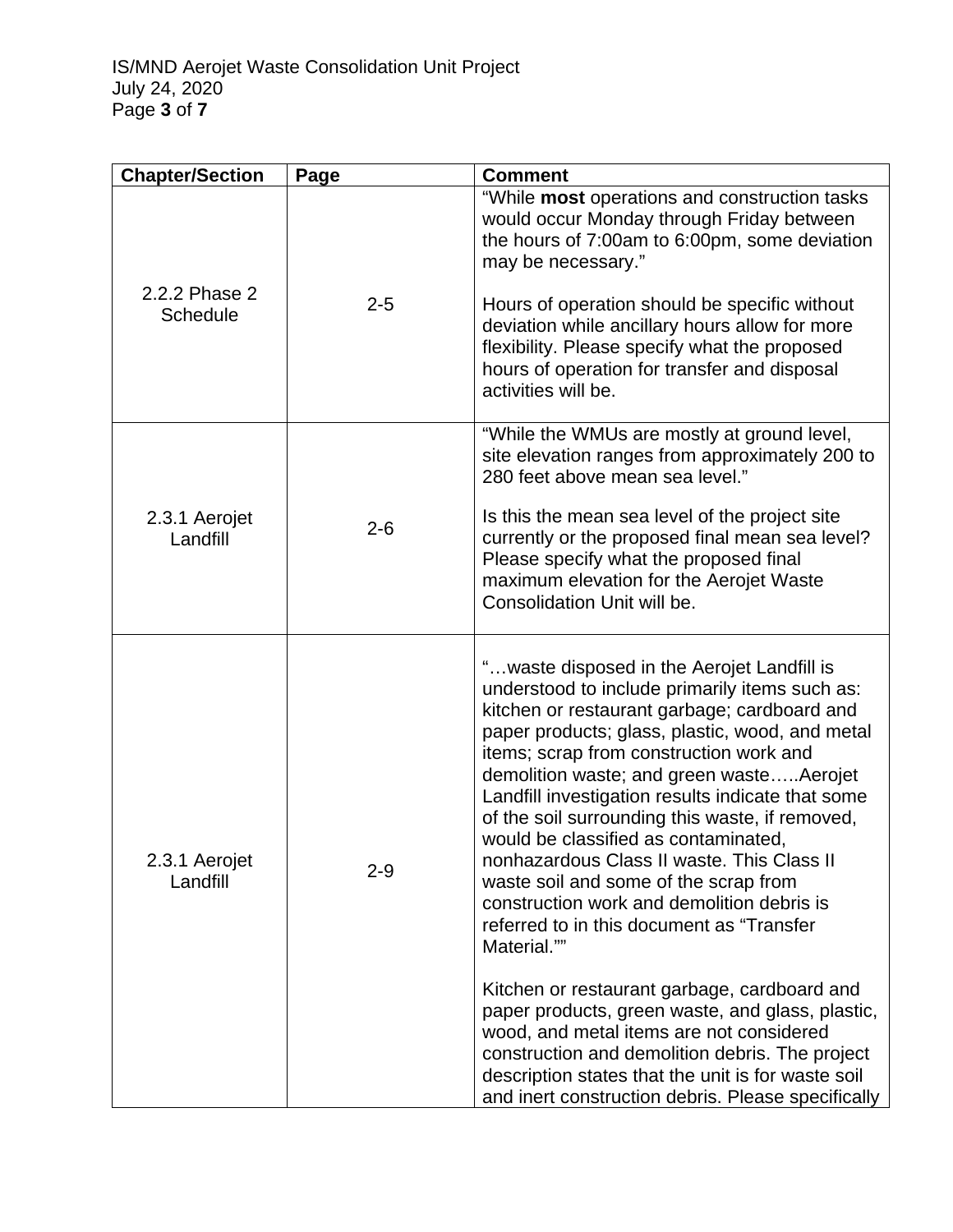| <b>Chapter/Section</b>                                                               | Page     | <b>Comment</b>                                                                                                                                                                                                                                                                                                                                                                                                                                                                                                                                                                                                                                                                                                                                                                                                                                                                                                              |
|--------------------------------------------------------------------------------------|----------|-----------------------------------------------------------------------------------------------------------------------------------------------------------------------------------------------------------------------------------------------------------------------------------------------------------------------------------------------------------------------------------------------------------------------------------------------------------------------------------------------------------------------------------------------------------------------------------------------------------------------------------------------------------------------------------------------------------------------------------------------------------------------------------------------------------------------------------------------------------------------------------------------------------------------------|
|                                                                                      |          | state what types of waste will be disposed in the<br>Aerojet Waste Consolidation Unit waste cells.                                                                                                                                                                                                                                                                                                                                                                                                                                                                                                                                                                                                                                                                                                                                                                                                                          |
|                                                                                      |          | Please clarify how materials that are not<br>construction and demolition debris will be<br>separated from the soil and disposed of at an<br>appropriately permitted facility or if some of<br>those items are expected to be disposed in the<br>Aerojet Waste Consolidation Unit waste cells.<br>Have the criteria been considered in Title 14<br>CCR Section 17361(b) to determine if this<br>facility can be classified as a contaminated soil<br>disposal facility?                                                                                                                                                                                                                                                                                                                                                                                                                                                      |
| 2.4 Aerojet Waste<br><b>Consolidation Unit</b><br><b>Project Purpose</b><br>and Need | $2 - 21$ | "Furthermore, the transport of up to<br>approximately 1,000,000 CYs of waste over<br>public streets and highways to an existing<br>offsite landfill that would accept it raised<br>concerns. The concerns are related to the<br>potential impacts to roadways, air quality and<br>public safety associated with thousands of truck<br>trips to and from the offsite landfill(s), with each<br>round trip being approximately 120 miles."<br>To which landfill are the estimates of round<br>trips being calculated on? If Sacramento region<br>landfills are used for these estimates would the<br>round trip mileage and therefore the impacts<br>outlined in this document be significantly<br>reduced? For example the IS/MND states<br>"Eliminates emissions from approximately 4.19"<br>million miles of diesel truck hauling." How would<br>this value change if a landfill within the<br>Sacramento region was used? |
| 3.1 Project<br>Overview                                                              | $3 - 1$  | "when Transfer Material is generated, it would<br>be sampled and analyzed for chemicals of<br>concern based upon generator knowledge to<br>profile the waste accordingly. The waste would<br>be sampled to confirm it is non-hazardous. If<br>the results confirm the Transfer Material is non-<br>hazardous, it would be disposed in the AWCU.<br>If the results indicate Transfer Material is                                                                                                                                                                                                                                                                                                                                                                                                                                                                                                                             |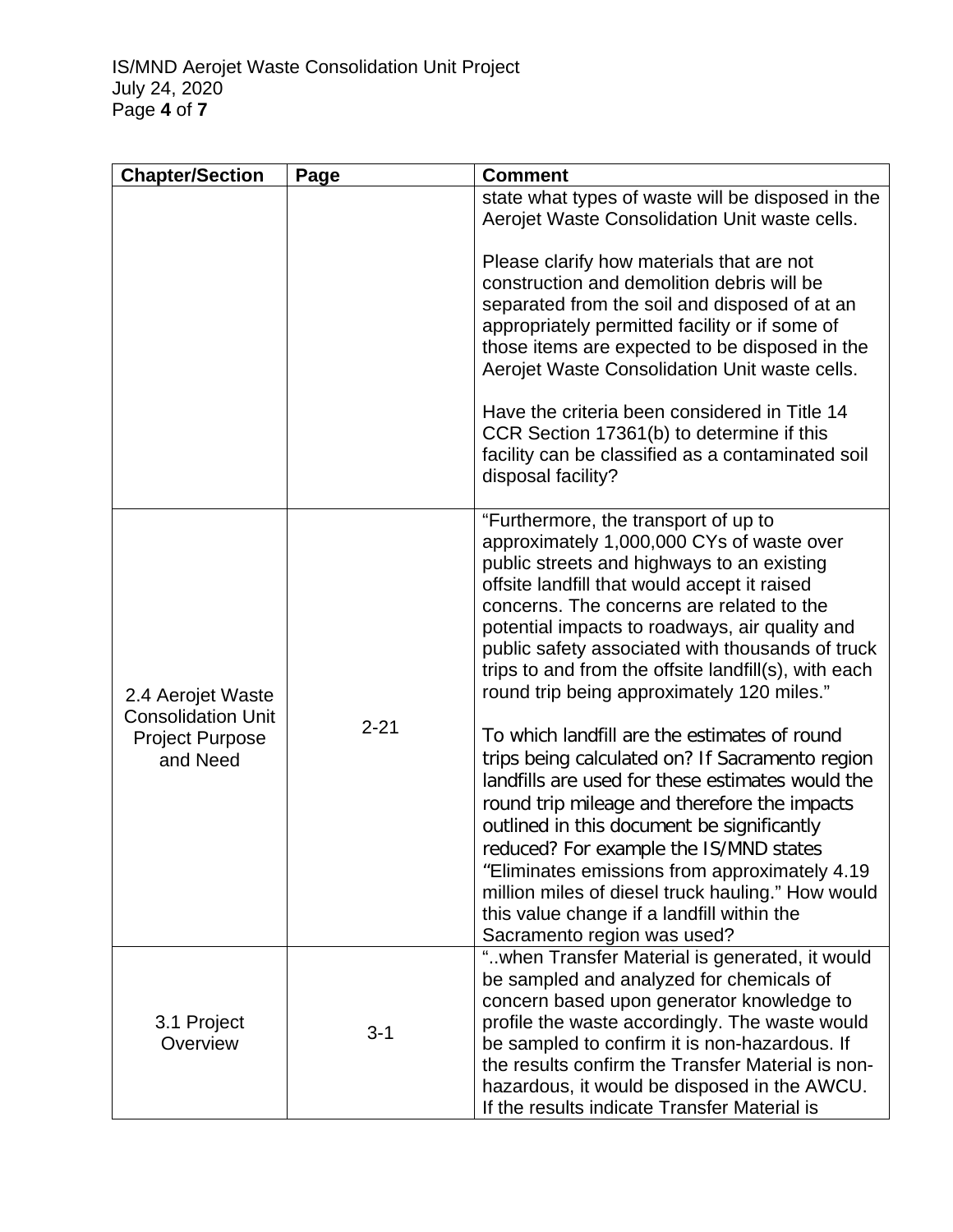| <b>Chapter/Section</b>                                                                                                    | Page         | <b>Comment</b>                                                                                                                                                                                                                                                                                                                                                                                                    |
|---------------------------------------------------------------------------------------------------------------------------|--------------|-------------------------------------------------------------------------------------------------------------------------------------------------------------------------------------------------------------------------------------------------------------------------------------------------------------------------------------------------------------------------------------------------------------------|
|                                                                                                                           |              | hazardous, it will be hauled offsite to a Class I<br>facility."                                                                                                                                                                                                                                                                                                                                                   |
|                                                                                                                           |              | Will material accepted from the Aerojet Waste<br>Consolidation Unit Service Area (not Aerojet<br>Landfill) be required to be sampled and<br>analyzed?                                                                                                                                                                                                                                                             |
|                                                                                                                           |              | "Construction documents will identify materials<br>that are considered hazardous consistent with<br>the Project approved JTDs."                                                                                                                                                                                                                                                                                   |
| 3.2.3 Construction<br>Approach<br>Environmental<br>Stewardship<br><b>Measures</b>                                         | $3-15, 3-16$ | "Project recycling requirements outlined in the<br>JTDs shall be implemented through agreements<br>executed with a local recycling or landfill<br>operator (e.g., Schnitzer Steel in Rancho<br>Cordova and/or Kiefer Landfill)."                                                                                                                                                                                  |
|                                                                                                                           |              | There will only be one JTD for this facility, not<br>multiple. Please correct this so JTD is not plural<br>throughout document.                                                                                                                                                                                                                                                                                   |
| 3.2.4 Construction<br>Tasks, Personnel,<br>and Equipment<br>Clearing and<br>Grubbing                                      | $3 - 23$     | "Segregated waste would be managed in<br>accordance with applicable state and federal<br>laws and regulations; however, non-hazardous,<br>contaminated soils and construction debris<br>consistent with Phase 1 AWCU acceptance<br>criteria and specifications may be processed<br>and eventually placed in the new AWCU. Waste<br>that is not suitable for onsite consolidation<br>would be transported offsite" |
|                                                                                                                           |              | Please clarify that any waste transported offsite<br>would be sent to a permitted solid waste facility.                                                                                                                                                                                                                                                                                                           |
| 3.2.4 Construction<br>Tasks, Personnel,<br>and Equipment<br>Haul and<br>Placement of<br><b>Transfer Material</b><br>Waste | $3 - 25$     | "Daily cover consistent with Title 27<br>requirements would be specified in either the<br>project's WDRs or in a future agency approved<br>"Daily Cover Plan." Daily cover would be<br>applied at the end of each filling day using a<br>dozer or special deployment equipment."                                                                                                                                  |
|                                                                                                                           |              | What agency is responsible for approving "Daily"<br>Cover Plan"? Will this be included in the JTD?                                                                                                                                                                                                                                                                                                                |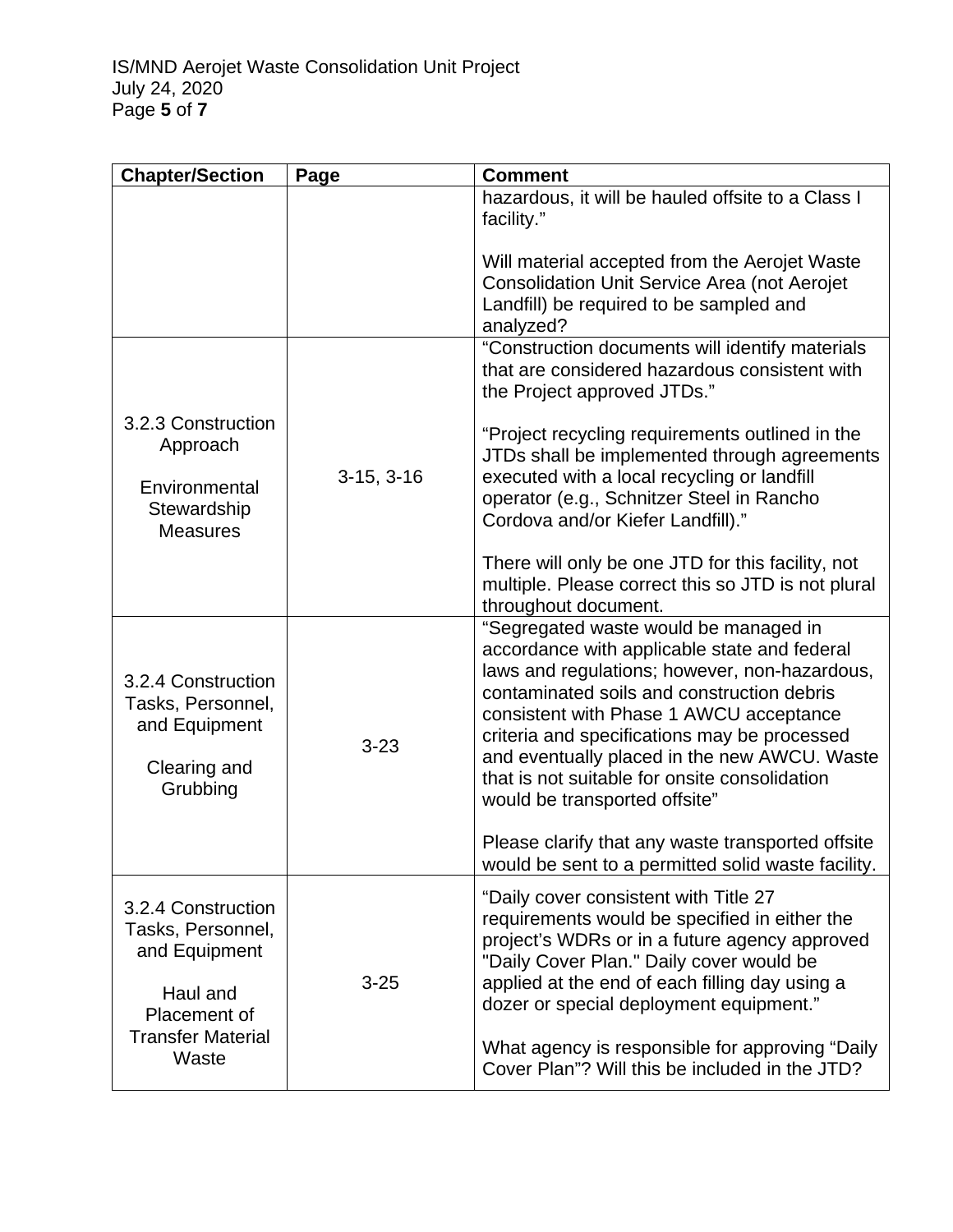| <b>Chapter/Section</b>                                                                                  | Page      | <b>Comment</b>                                                                                                                                                                                                                                                                                                                                                                                                                                   |
|---------------------------------------------------------------------------------------------------------|-----------|--------------------------------------------------------------------------------------------------------------------------------------------------------------------------------------------------------------------------------------------------------------------------------------------------------------------------------------------------------------------------------------------------------------------------------------------------|
| 5.17.1<br>Transportation                                                                                | $5 - 129$ | "The entrance to the property is controlled<br>through access gates and guard stations.<br>Access to the site must be prearranged and<br>authorized by appropriate Aerojet personnel.<br>Project implementation would occur within<br>Aerojet's access-controlled property and would<br>not involve public roadways."                                                                                                                            |
| Environmental<br>Setting                                                                                |           | Please clarify if this would apply to members of<br>the public or if it would apply to any government<br>official as well. It is common practice for most<br>government inspections of facilities to be<br>unannounced and therefore not prearranged<br>and authorized.                                                                                                                                                                          |
| 5.19.2 Utilities and<br>Services System<br>(X X)<br>Environmental<br>Checklist and<br><b>Discussion</b> | $5 - 142$ | "The Proposed Project is a waste consolidation<br>project and would not generate new waste<br>subject to federal, state, and local management<br>and reduction statutes and regulations. There<br>would be no impact, and no mitigation is<br>required."                                                                                                                                                                                         |
|                                                                                                         |           | This statement appear to be incorrect. If the<br>project is proposing to accept materials from<br>other sources besides the Aerojet Landfill, as<br>described in the project description, there is<br>potential for new waste to be generated.<br>Material that is brought from outside sources<br>may result in some material items that need to<br>be removed and sent to other permitted solid<br>waste facilities for handling and disposal. |

## **Solid Waste Regulatory Oversight**

The Sacramento County Environmental Management Department is the Local Enforcement Agency (LEA) for Sacramento County and responsible for providing regulatory oversight of solid waste handling activities, including inspections. Please contact the LEA at 916.591.6995 to discuss the regulatory requirements for the proposed project.

## **CONCLUSION**

CalRecycle staff thanks the Lead Agency for the opportunity to review and comment on the environmental document and hopes that this comment letter will be useful to the Lead Agency preparing the IS/MND and in carrying out their responsibilities in the CEQA process.